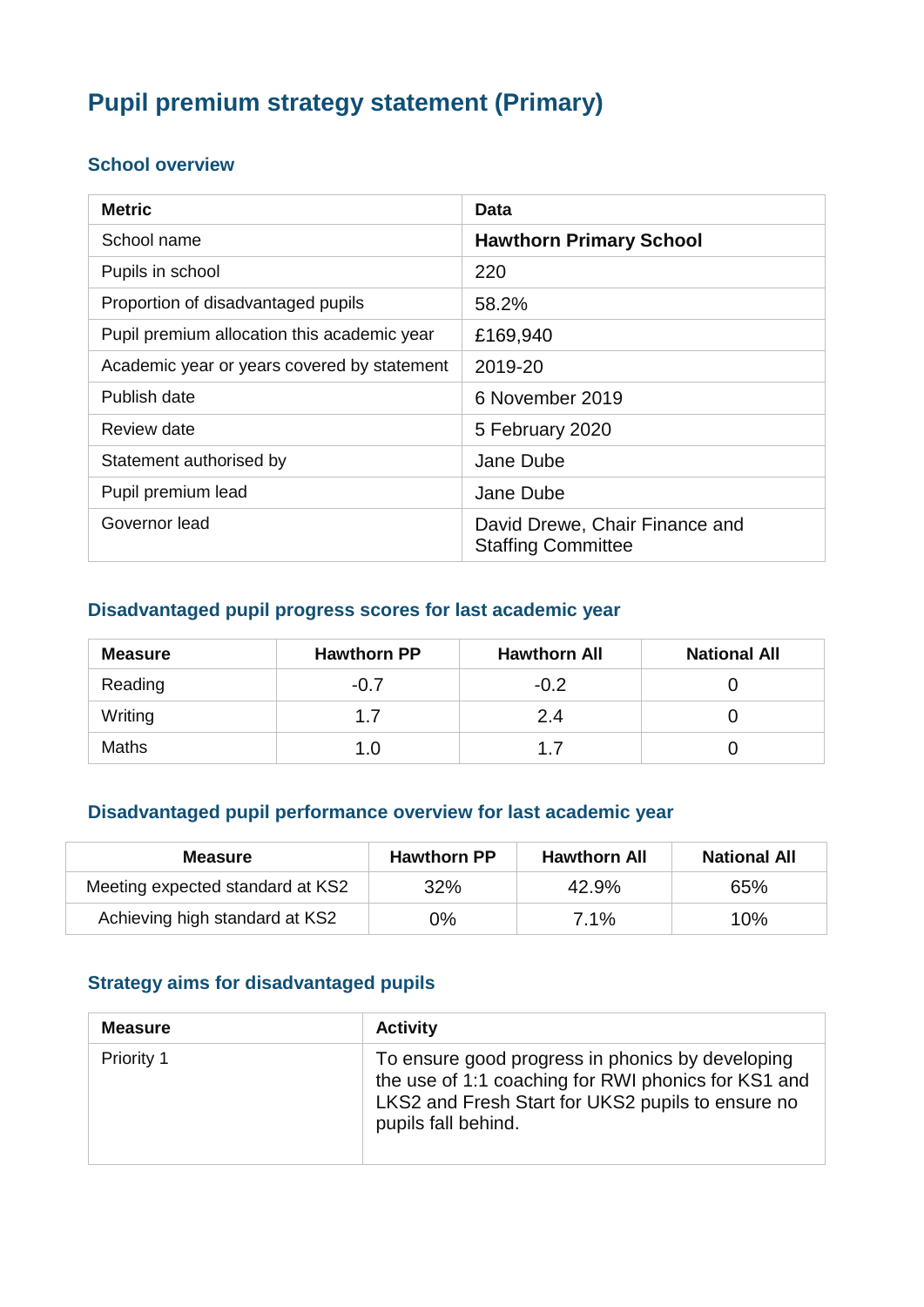| To work with maths consultant to develop and<br>embed a mastery approach to the teaching of maths<br>across all phases.                                                                                                                                                                                                                                                                                                                                                                                                                                                                                                                                                                                                     |
|-----------------------------------------------------------------------------------------------------------------------------------------------------------------------------------------------------------------------------------------------------------------------------------------------------------------------------------------------------------------------------------------------------------------------------------------------------------------------------------------------------------------------------------------------------------------------------------------------------------------------------------------------------------------------------------------------------------------------------|
| To develop opportunities and strategies to enable<br>pupils to build on prior knowledge, including through<br>the development of a skills toolkit focussing on the<br>ability to creatively solve problems, to manage<br>themselves, to communicate effectively, or to work<br>well with others.                                                                                                                                                                                                                                                                                                                                                                                                                            |
| Many of the PP children also have an additional SEN<br>need, especially Speech and language difficulties.<br>This can manifest itself in KS1 where PP pupils do<br>not always perform as well as non PP children<br>(Summer 2018 data)<br>Low Prior Attainment which prevents sustained high<br>attainment, resulting in lower numbers achieving<br>greater depth at the end of KS1 and KS2.                                                                                                                                                                                                                                                                                                                                |
| <b>Educational Psychology Service (£28,000)</b><br><b>LEAPS (22,000)</b><br>Phonics resources- texts, teacher resources, RWI<br>online subscription (£5000)<br>Ongoing RWI consultant support from Summer 2020<br>and reading leader release (£2000)<br>Support staff to deliver RWI interventions (£21,000)<br>Ongoing training to support teaching staff (£1000)<br>Trust Maths Mastery Project including teaching staff<br>release cover (£4600)<br>English and Maths lead release time (£2000)<br>Numicon online subscription, Numicon resources,<br>White Rose Premium Online subscription -<br>flashback 4 resources, (£1700)<br>Arithmetic Books - Daily practice of basic skills<br>(E100)<br><b>Total: £87,400</b> |
|                                                                                                                                                                                                                                                                                                                                                                                                                                                                                                                                                                                                                                                                                                                             |

# **Teaching priorities for current academic year**

| Aim                 | <b>Target</b>                                                                                | <b>Target date</b> |
|---------------------|----------------------------------------------------------------------------------------------|--------------------|
| Progress in Reading | Achieve national average<br>progress scores in KS2<br>Reading (0)                            | Sept 20            |
| Progress in Writing | Achieve progress scores in<br>KS2 writing, more in line<br>with whole school scores<br>(2.4) | Sept 20            |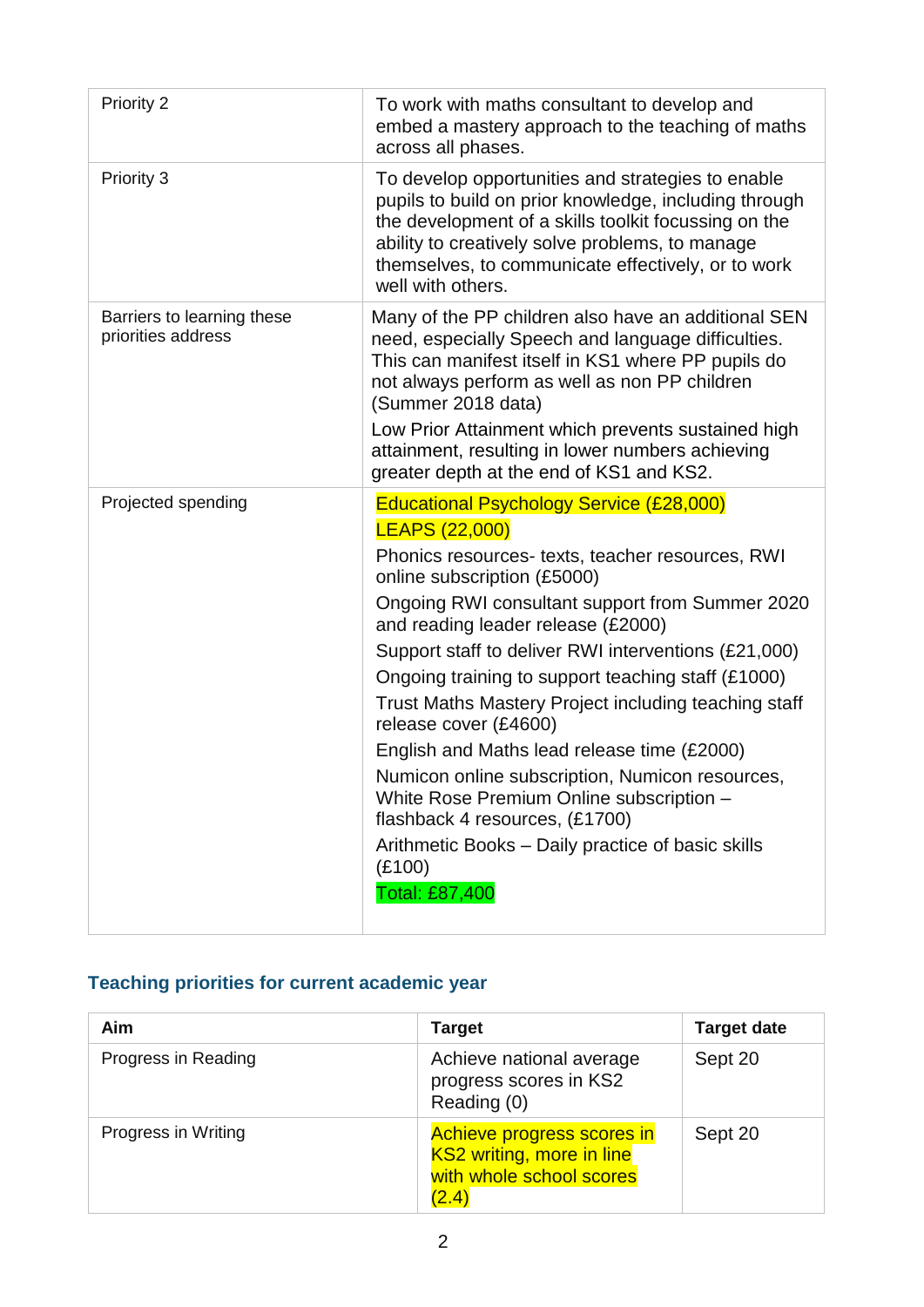| Progress in Mathematics                        | Achieve progress scores in<br>KS2 maths, more in line with<br>whole school scores (1.7)                                                                                                                                       | Sept 20 |
|------------------------------------------------|-------------------------------------------------------------------------------------------------------------------------------------------------------------------------------------------------------------------------------|---------|
| Phonics<br><b>Compare to LA/National/All??</b> | Improve attainment in<br>phonics for disadvantaged at<br>end of Y2 to be in line with<br><b>National average 91.4%</b>                                                                                                        | Sept 20 |
|                                                | Improve progress and<br>attainment in phonics for<br>bottom 20% of pupils,<br>bringing attainment at end of<br>Y2 for disadvantaged more<br>in line with National average<br>of 91.4% and school non<br>disadvantaged (92.9%) |         |
| Other                                          | Improve attendance of<br>disadvantaged pupils to be<br>in line with National Average<br>of 95.8% (2018) and PA to<br>be more in line with National<br>Levels 8.7 (2018)                                                       | Sept 20 |

#### **Remember to focus support on disadvantaged pupils reaching the expected standard in phonics check at end of Y1**

| <b>Measure</b>                                   | <b>Activity</b>                                                                                                                                                                                                                                       |
|--------------------------------------------------|-------------------------------------------------------------------------------------------------------------------------------------------------------------------------------------------------------------------------------------------------------|
| <b>Priority 1</b>                                | To ensure that appropriate resources, both physical<br>and staffing are in place to make certain that pupils<br>receive the support they need to make progress in<br>phonics from their starting point.                                               |
|                                                  | To ensure that all staff are well trained and<br>supported to deliver core phonics teaching and<br>interventions, with appropriate resources in place.                                                                                                |
| <b>Priority 2</b>                                | To ensure that QFT for maths mastery is developed<br>across all phases of school, with appropriate<br>resources in place and staff are well supported to<br>plan and deliver a consistent approach to a maths<br>mastery curriculum.                  |
| Priority 3                                       | To develop a range of strategies that support the<br>review of learning over time to ensure that pupils<br>build on prior knowledge.                                                                                                                  |
| Barriers to learning these<br>priorities address | Approaches used provide additional teaching for<br>repeated learning for those pupils who need this<br>reinforcement of learning or to prevent them from<br>falling behind using an evidence based approach to<br>whole class teaching interventions. |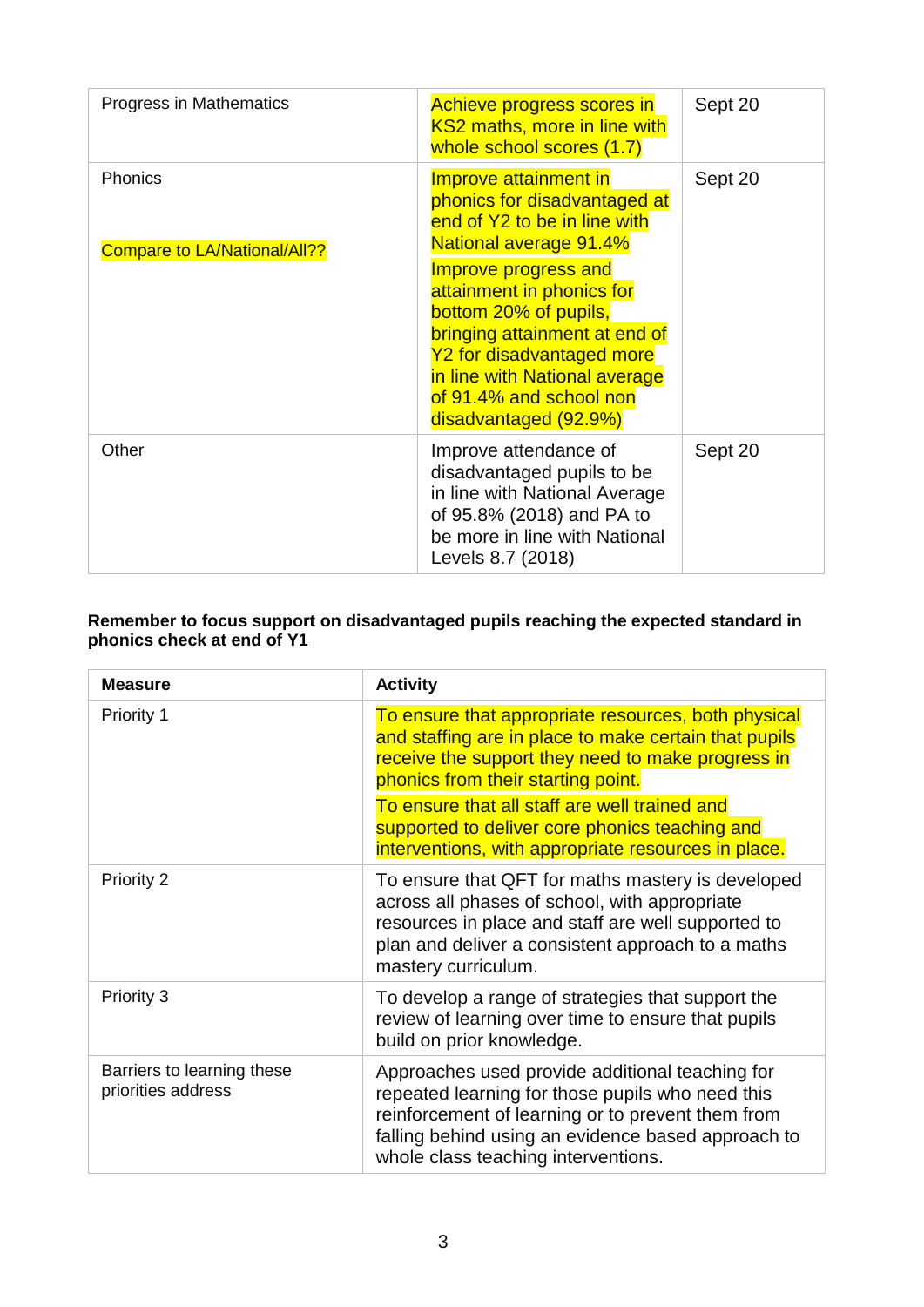|                    | It develops early reading skills, allowing<br>disadvantaged pupils better access to the wider<br>curriculum. |
|--------------------|--------------------------------------------------------------------------------------------------------------|
| Projected spending | Reading, English and Maths Leader release time<br>(£3000)<br>Staff CPD (£2000)                               |
|                    | Additional in class and intervention resources<br>(£2,000)<br>Total: £7,000                                  |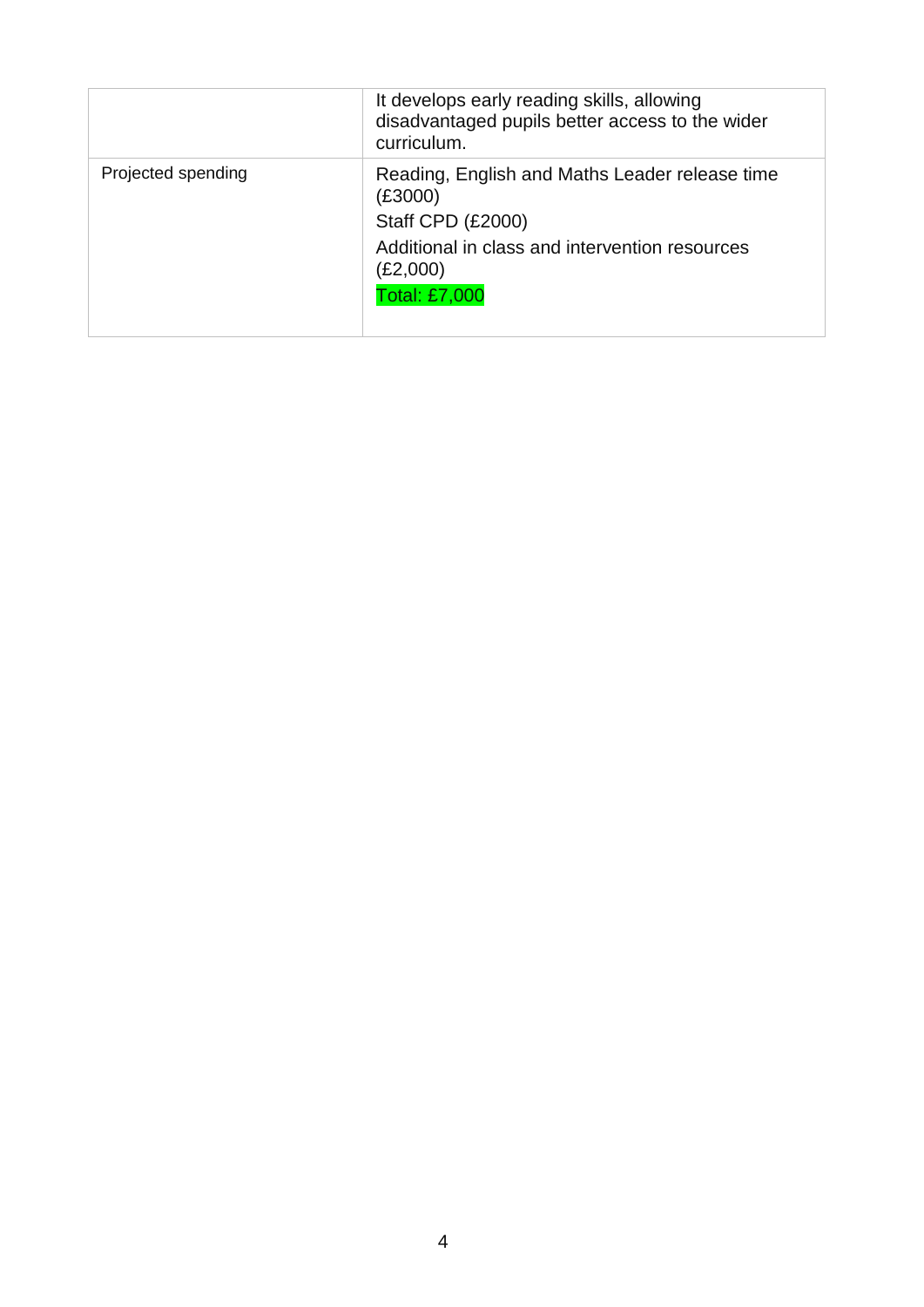# **Targeted academic support for current academic year**

| <b>Measure</b>                                   | <b>Activity</b>                                                                                                                                                                                                                                                                                                                                                                                                                                                                                  |
|--------------------------------------------------|--------------------------------------------------------------------------------------------------------------------------------------------------------------------------------------------------------------------------------------------------------------------------------------------------------------------------------------------------------------------------------------------------------------------------------------------------------------------------------------------------|
| Priority 1                                       | To develop a shared reading approach (KS2), using<br>a cycle of fiction, non-fiction and poetry, to enable all<br>pupils to access ARE materials and activities.                                                                                                                                                                                                                                                                                                                                 |
| Priority 2                                       | To develop more opportunities to raise the profile of<br>reading across the whole school community and<br>further develop reading for pleasure, including the<br>use of the school and local library by pupils and their<br>families.                                                                                                                                                                                                                                                            |
| Priority 3                                       | To develop wider curriculum experiences for<br>disadvantaged pupils, including after school and<br>holiday clubs.                                                                                                                                                                                                                                                                                                                                                                                |
| Barriers to learning these<br>priorities address | Lack of rich, cultural experience has a negative<br>impact on pupils and their wider understanding of<br>their community and the wider world; including their<br>vocabulary acquisition.<br>Access to a wide range of reading materials and<br>developing an early love of reading and books<br>supports the pupils to access the wider curriculum.                                                                                                                                              |
| Projected spending                               | Additional library resources (£3000)<br>Children's magazine subscriptions and Picture News<br>Subscription (£400)<br>External after school club delivery (£650)<br>Subsidised trips and visits, including Y6 residential<br>(E5000)<br>Literature Works SLA and termly CPD for teachers<br>(E1750)<br>Minibus and drivers for trips and visits, including<br>regular forest school sessions (£4000)<br>Additional Forest school resources - outdoor clothing<br>(E2000)<br><b>Total: £16,800</b> |

### **Wider strategies for current academic year**

| <b>Measure</b>    | <b>Activity</b>                                                                                                          |
|-------------------|--------------------------------------------------------------------------------------------------------------------------|
| <b>Priority 1</b> | To develop an outdoor learning area to support our<br>curriculum, including the development of our edible<br>playground. |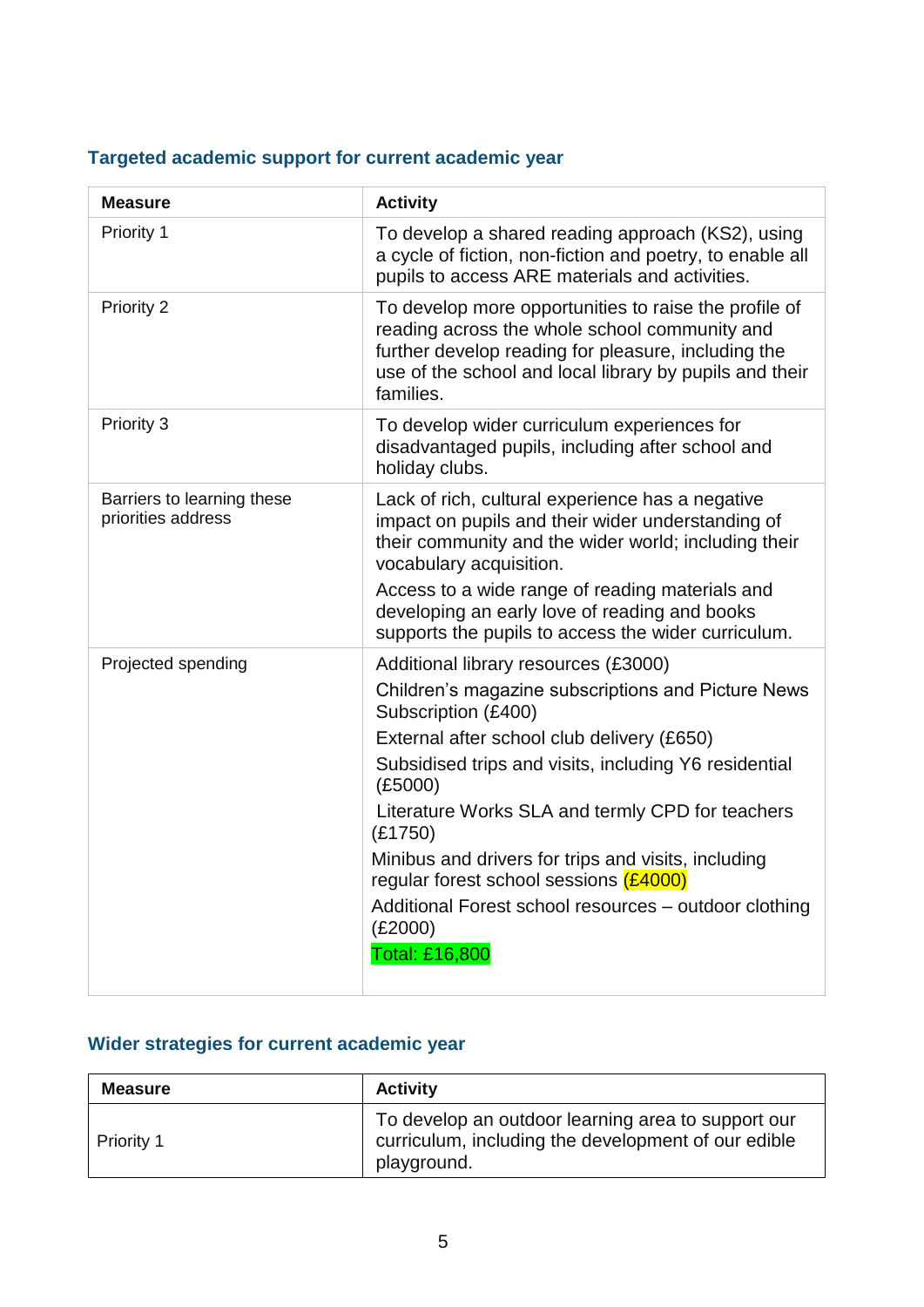| <b>Priority 2</b>                                | To continue to support the development our school<br>pastoral team through a range of training<br>opportunities to ensure that families that have poor<br>attendance and punctuality are well supported.                                                                                                                                                                                                |
|--------------------------------------------------|---------------------------------------------------------------------------------------------------------------------------------------------------------------------------------------------------------------------------------------------------------------------------------------------------------------------------------------------------------------------------------------------------------|
| Priority 3                                       | To enhance parental involvement in school,<br>especially learning activities.                                                                                                                                                                                                                                                                                                                           |
| Barriers to learning these<br>priorities address | Persistent absentees – engaging with families that<br>have a history of poor attendance and punctuality.<br>Complex needs of families who require a wide range<br>of pastoral support from school.                                                                                                                                                                                                      |
| Projected spending                               | <b>Family Support Leader (£25,000)</b><br>Attendance Officer (£28,000)<br>Outdoor Learning Lead release time and training,<br>additional resources for outdoor area (£1750)<br>Staff training – including ARC EP solution focused<br>sessions (£3000)<br>Zones of Regulation resources (£75)<br><b>Clennell Education Solutions Supervision for ARC</b><br>and FS team (£1000)<br><b>Total: £58,825</b> |

# **Monitoring and Implementation**

| Area             | <b>Challenge</b>                                                                                                                                                       | <b>Mitigating action</b>                                                      |
|------------------|------------------------------------------------------------------------------------------------------------------------------------------------------------------------|-------------------------------------------------------------------------------|
| Teaching         | Ensuring enough release time<br>is given to allow for staff<br>professional development<br>support from leaders                                                        | Use of INSET days and<br>additional cover provided by<br>music ensemble time. |
| Targeted support | Ensuring enough time for<br>reading leader, maths and<br>English lead to develop skills of<br>teaching assistants to deliver<br>targeted interventions and<br>support. |                                                                               |
|                  | Support staff engagement??                                                                                                                                             |                                                                               |
| Wider strategies | Engaging the families facing<br>most challenges                                                                                                                        |                                                                               |